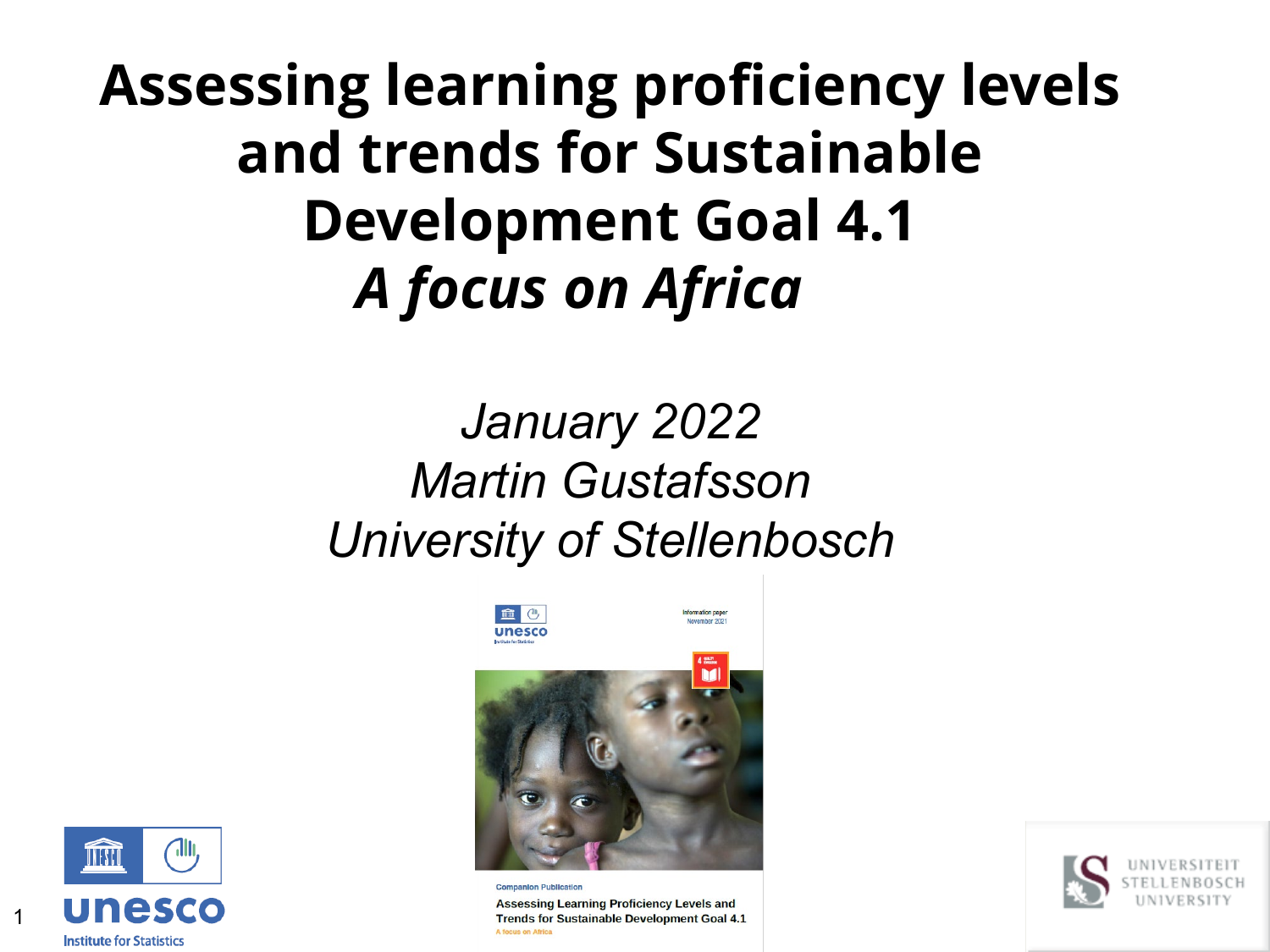# *Main findings*

Aim is to examine the availability and reliability of statistics on SDG 4.1 in Africa

- Availability of official SDG 4.1 statistics about as low in Africa as elsewhere, but at primary level relatively good in Africa.
- Population-weighted proficiency statistic for lower primary in Africa: **29%** (**57%** in rest of developing world).
- Confirmed, the higher the grade the lower (worse) the statistic.
- For 2014 to 2019, **14** of 55 countries have a trend largely thanks to PASEC.
- Average annual gain is **4.3** proficiency percentage points a year, **3.0** in rest of developing world. Yet 'speed limit' is around **3.0**. **December 2019**



 $\mathfrak{D}$ 



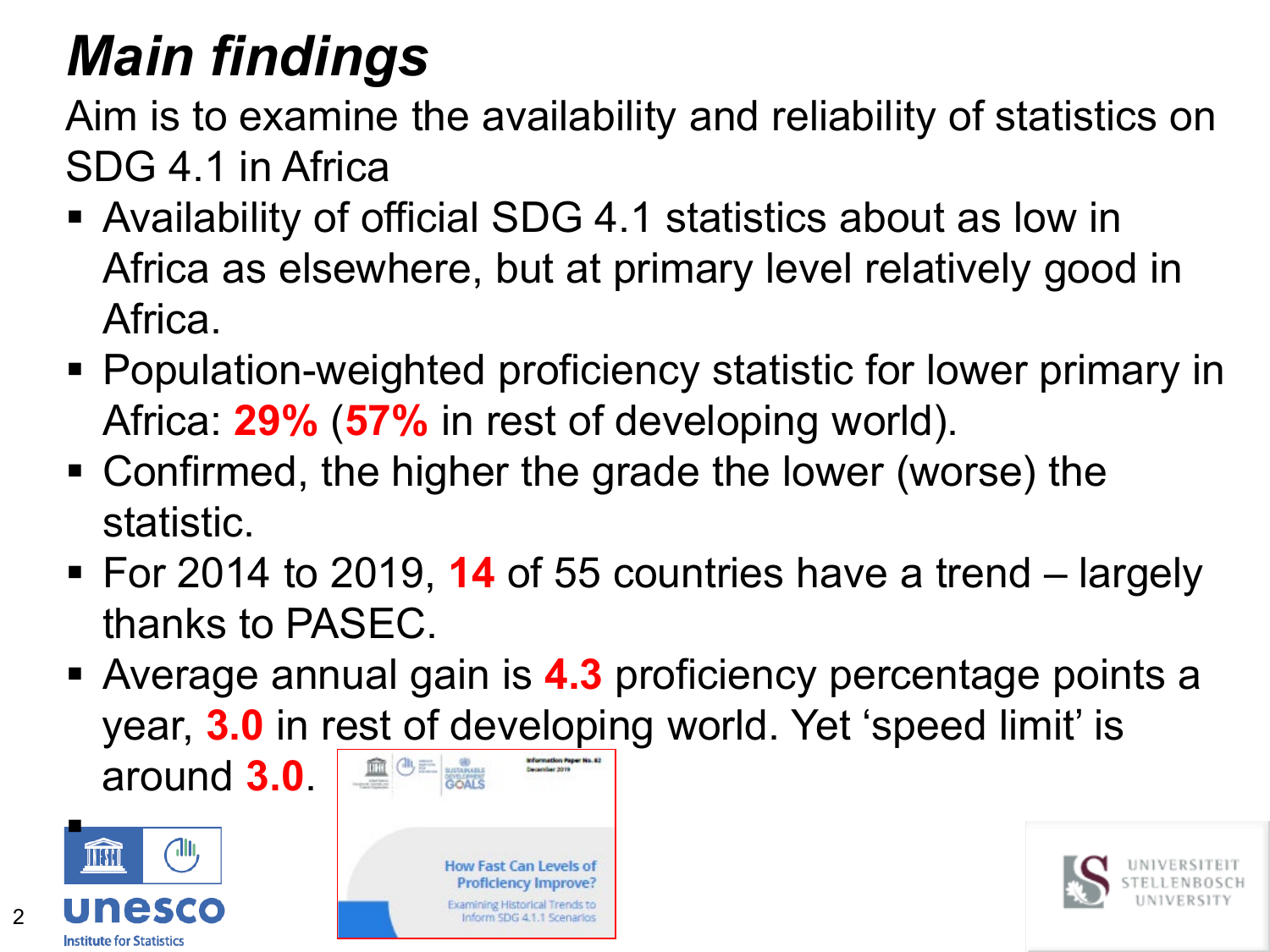### *Main findings (contd.)*

- By July 2021 **69%** of a year lost by Africa's learners due to the pandemic.
- Children in countries with relatively good assessments:
	- **50%** in countries with international assessment in last 10 years.
	- Figure rises to **78%** if sample-based national included.
- Internal SGD 4.1.1 quality checks:
	- Ranking consistency across: (a) time; (b) level; (c) subject.
- Quality checks with a broader range of data:
	- **Consistency over time in terms of background variables.**
	- Across-programme comparisons.



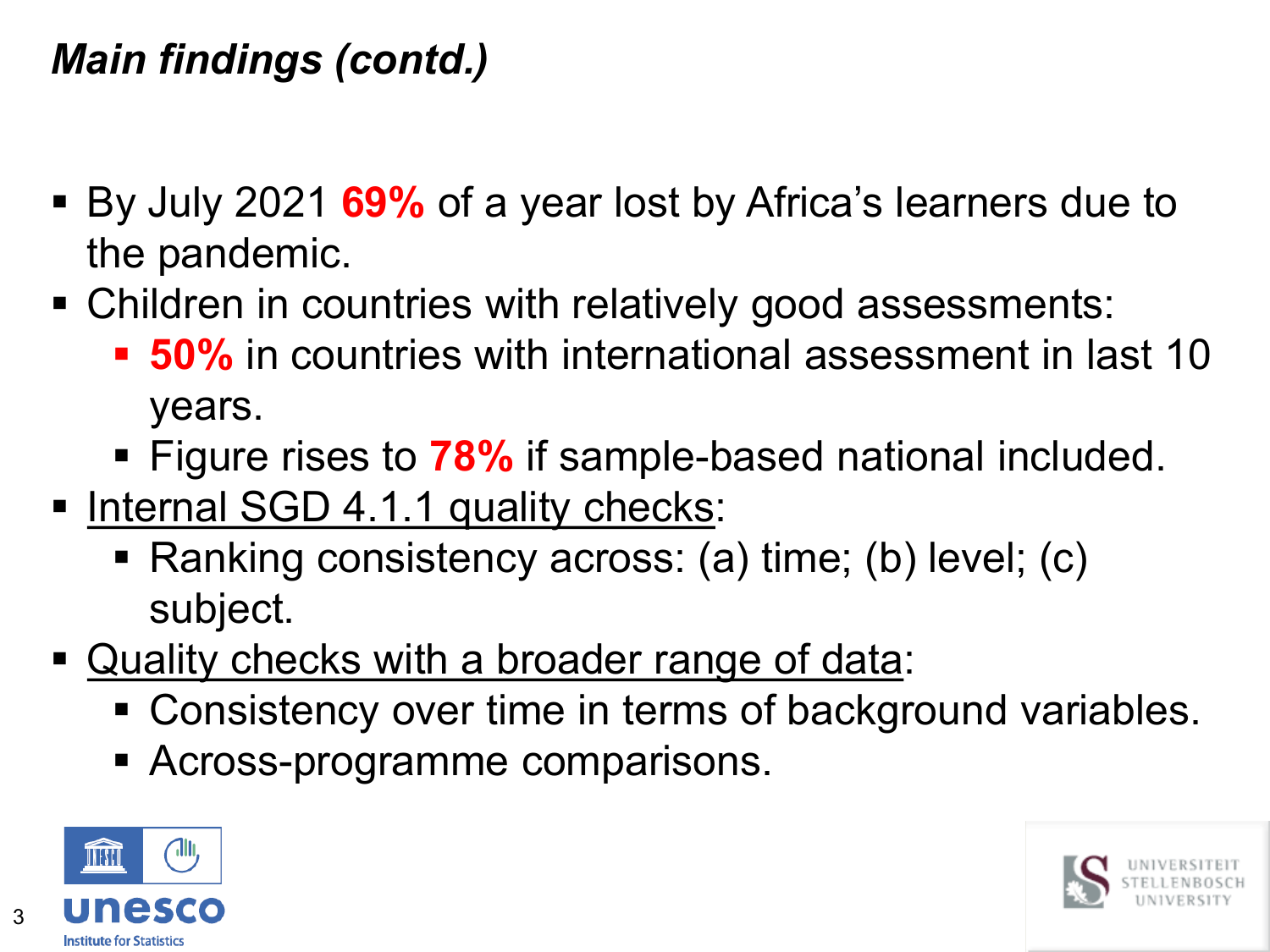# *Recommendations*

- 1. Focus on improving measurement using indicators already established and approved.
- 2. Focus on improving PASEC and SACMEQ, which are a vital resource not just for **28** participating countries.
	- Assessment design and analytical capacity at the national and continental level.
	- Accept that the two programmes are young and must undergo design improvements.
- 3. Improve national ownership of proficiency statistics, including quality control and selection of the right statistics.
- 4. Promote holistic data analysis, comparing (triangulating) data from different assessments, background questionnaires, household surveys, different countries.



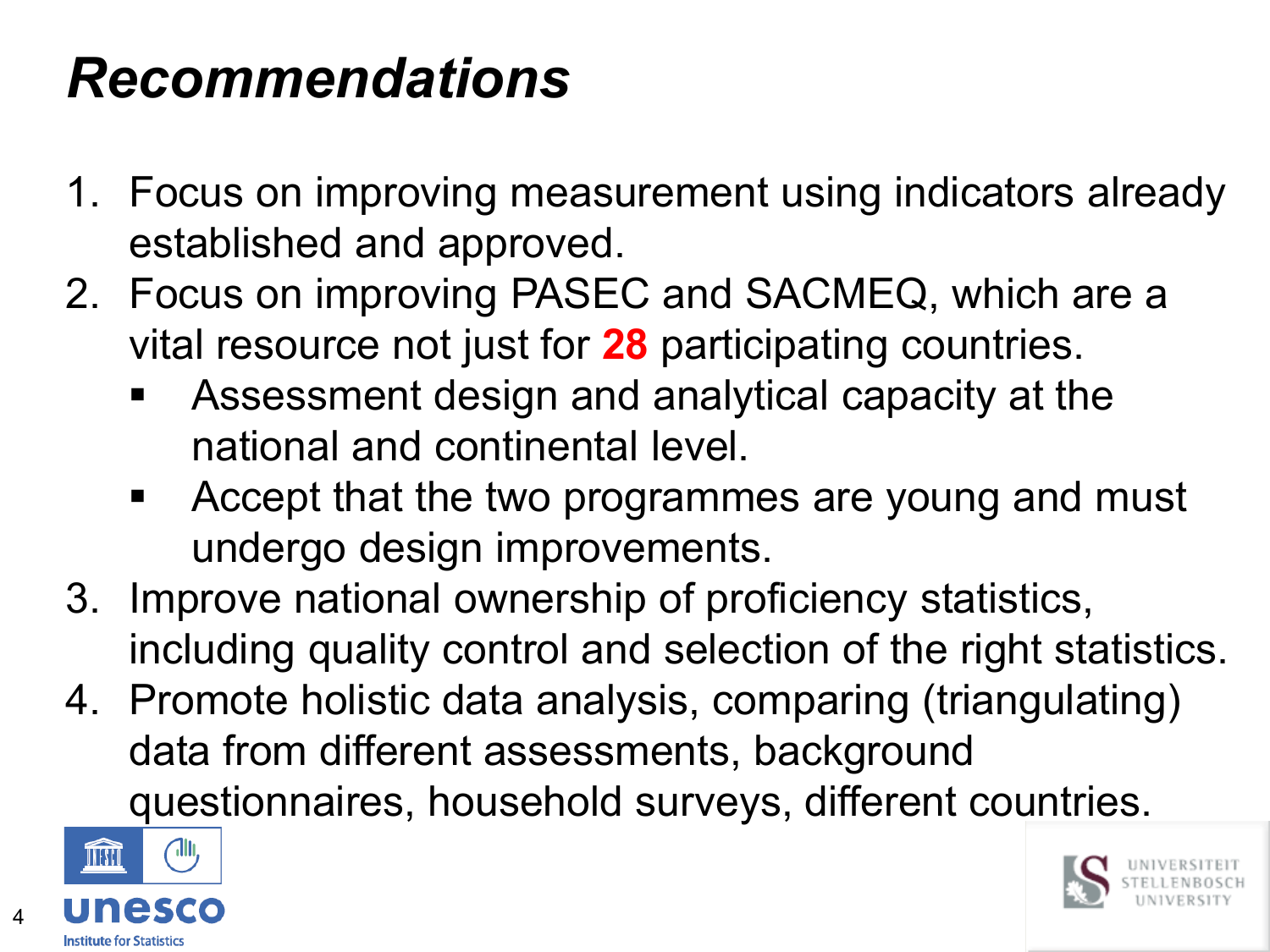# *Complex institutional backdrop*



- Global monitoring bodies have often focussed especially on fine-tuning **across-country comparisons**, while countries pay more attention to **national trends over time**.
- **Sample-based assessments** clearly more reliable, but country investments in systems and debates around improvements and often revolve around examinations (or censal assessment). Bringing these two worlds within the same orbit would be good.
- **Quality control**, by UIS and countries, made difficult by political context. More **generic**, as opposed to **countryspecific**, evaluations of statistics is one route UIS can follow.



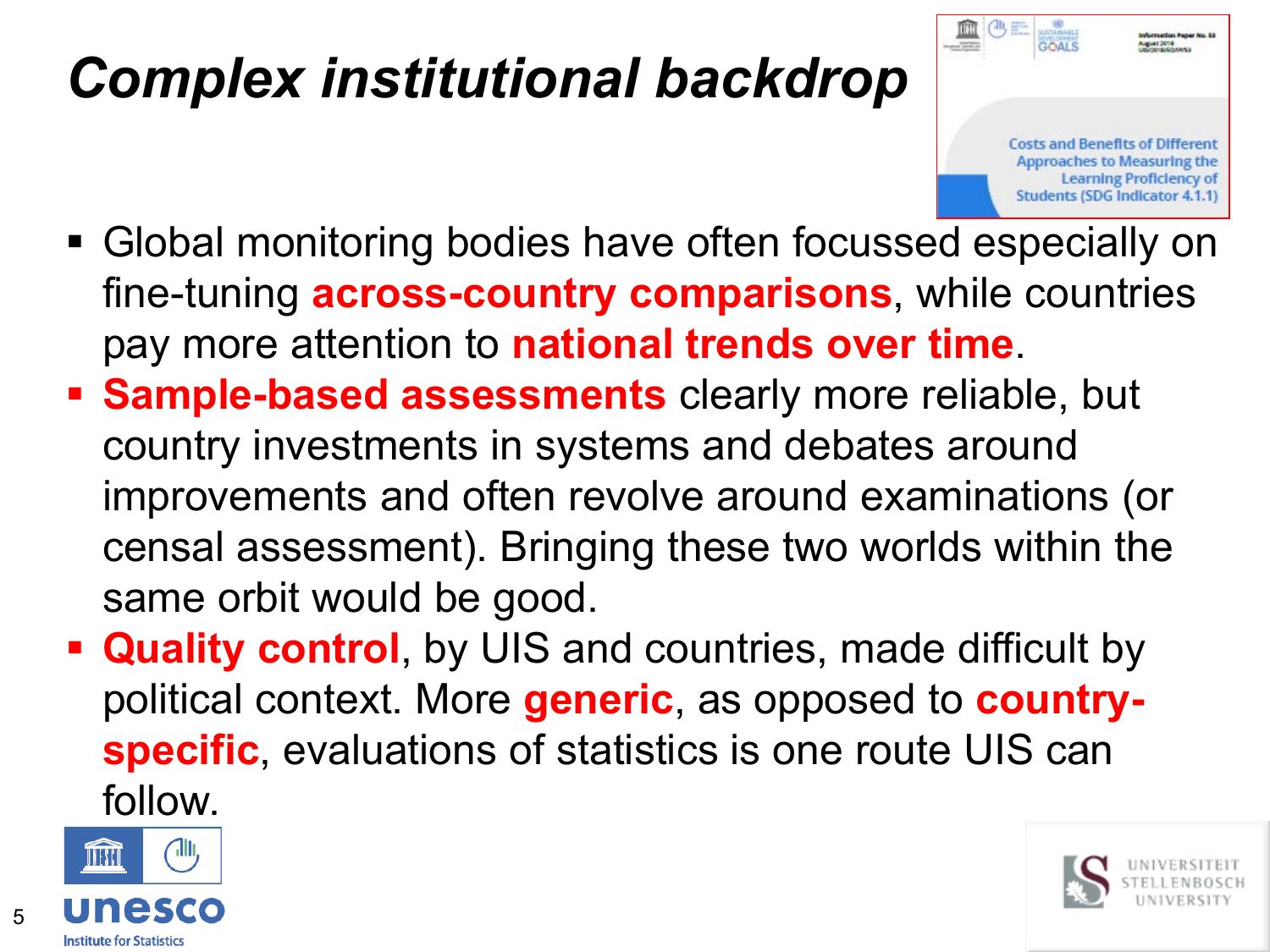### *Consistencies and inconsistencies*

**Figure 11: Levels and trends for 4.1.1 compared** 



**Institute for Statistics**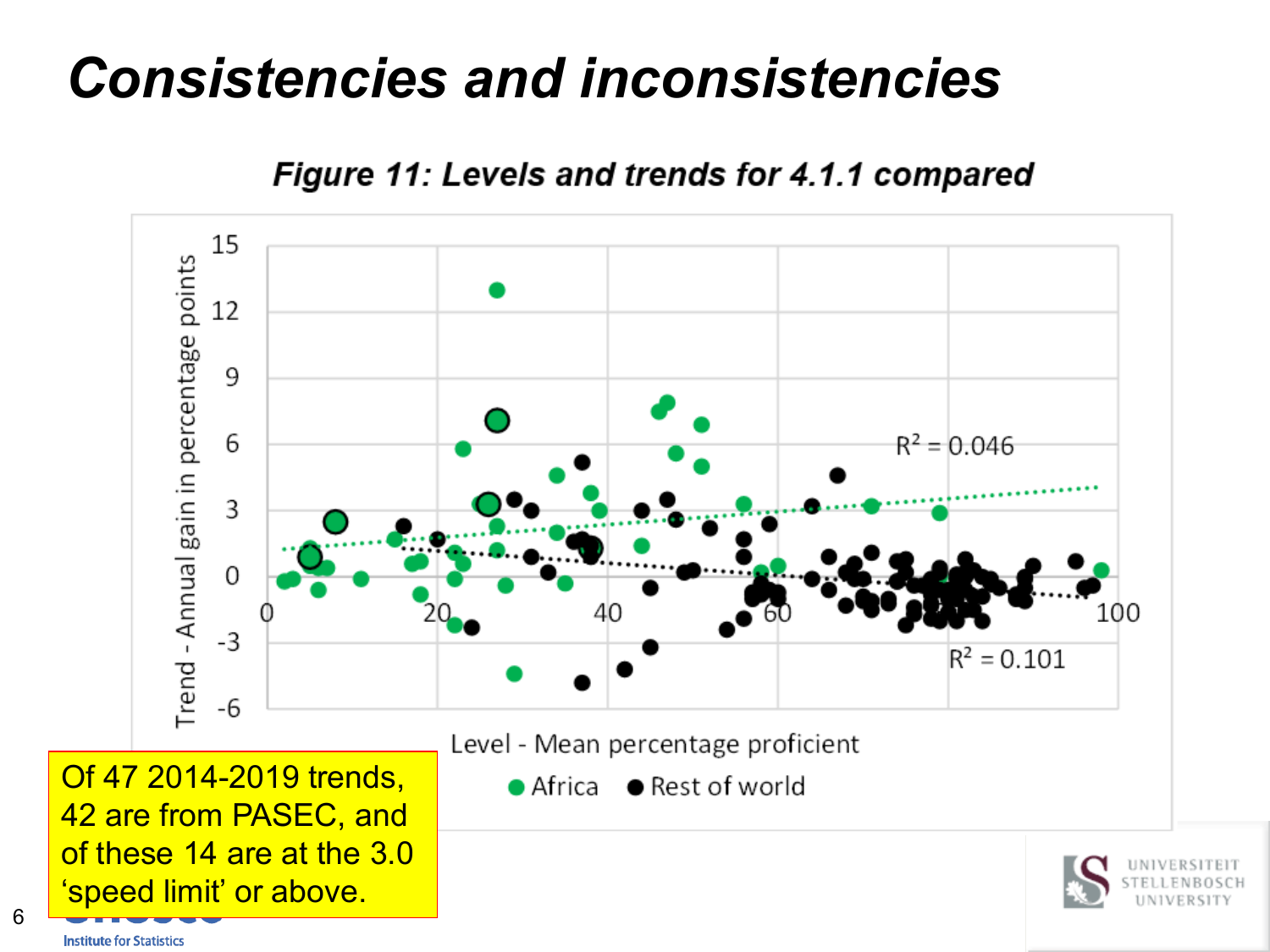Figure 12: Enrolments and learning gains for PASEC countries



**Institute for Statistics** 

THIL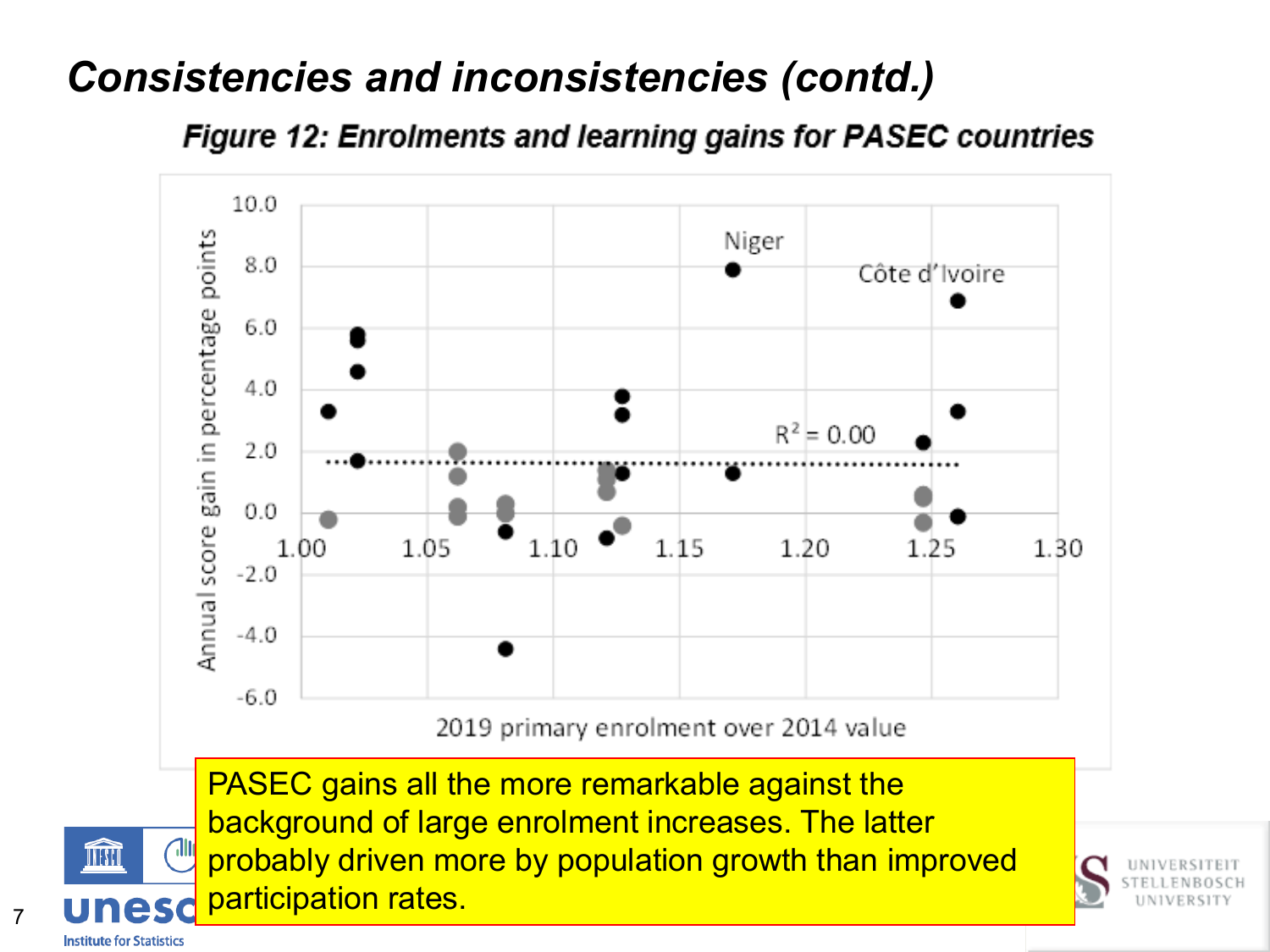

Figure 14: Changes in PASEC and WDI access to household electricity

This raises questions around the comparability of the PASEC samples.



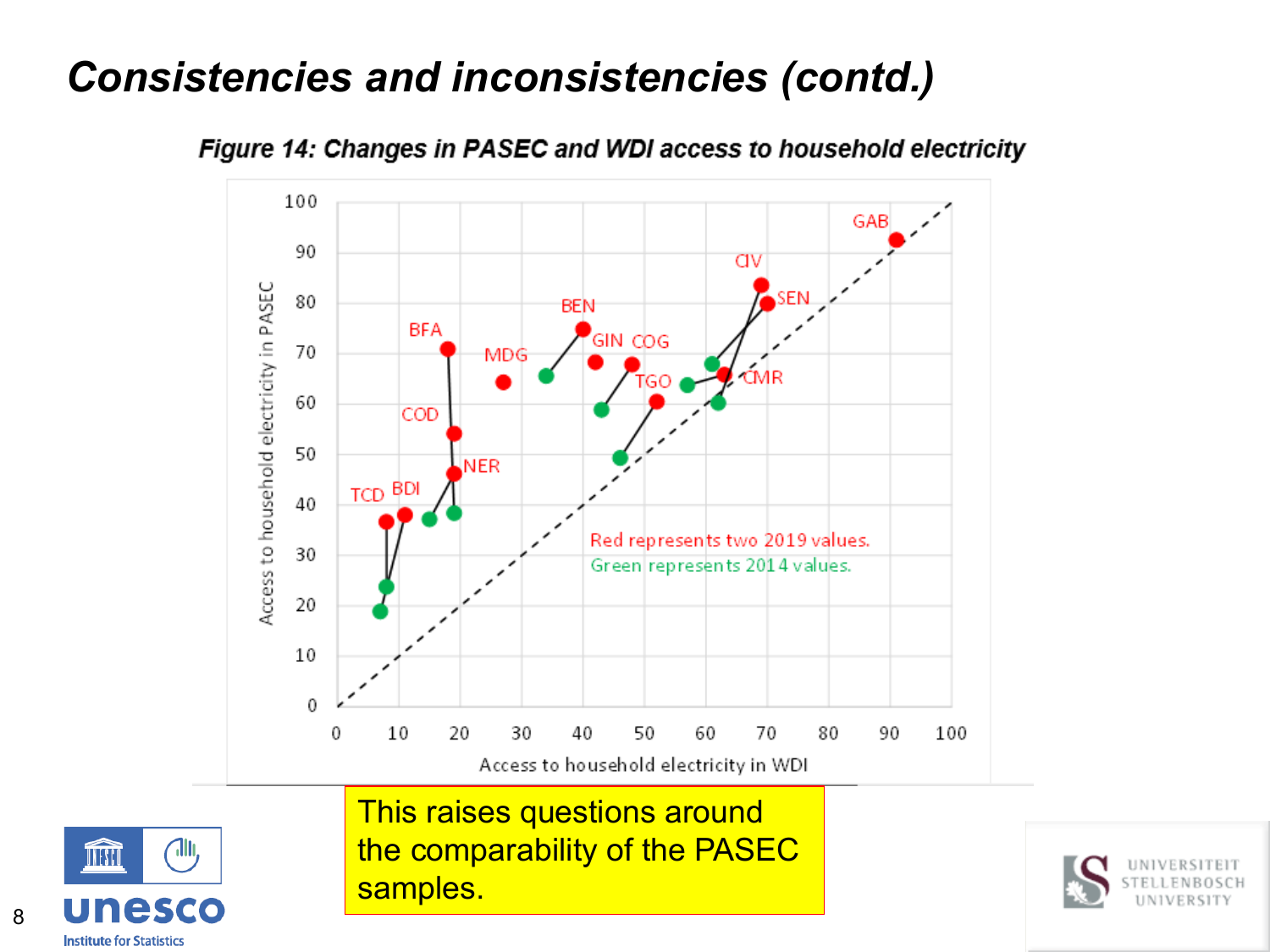

Figure 2: Comparison across subjects 2014

Background work not included in the published report.

Figure 9: Item performance in mathematics block 2



Assuming a clean measurement process, Burundi stands out for (1) performing exceptionally well in Grade 6 mathematics relative to reading, and (2) having an unusual curriculum focus in mathematics.

**Institute for Statistics** 

 $\overline{9}$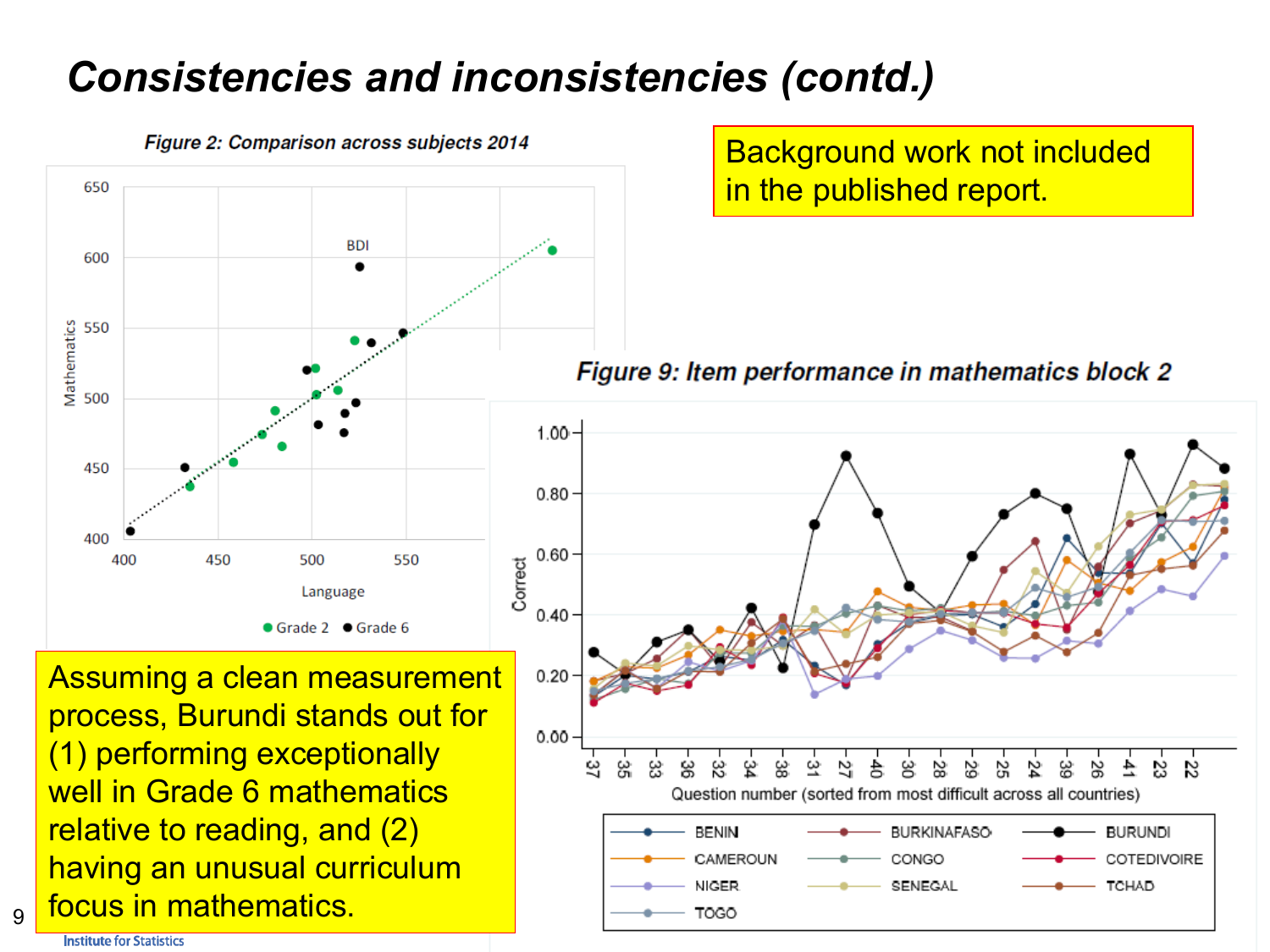

Figure 15: Mathematics performance by SES in ten PASEC countries (schools)

ÍM later.

**Institute for St** 

10

Burundi's patterns are not the only ones in PASEC that raise questions. Moreover, the evaluation covered only within-2014 consistencies as details on 2014-2019 anchor items were received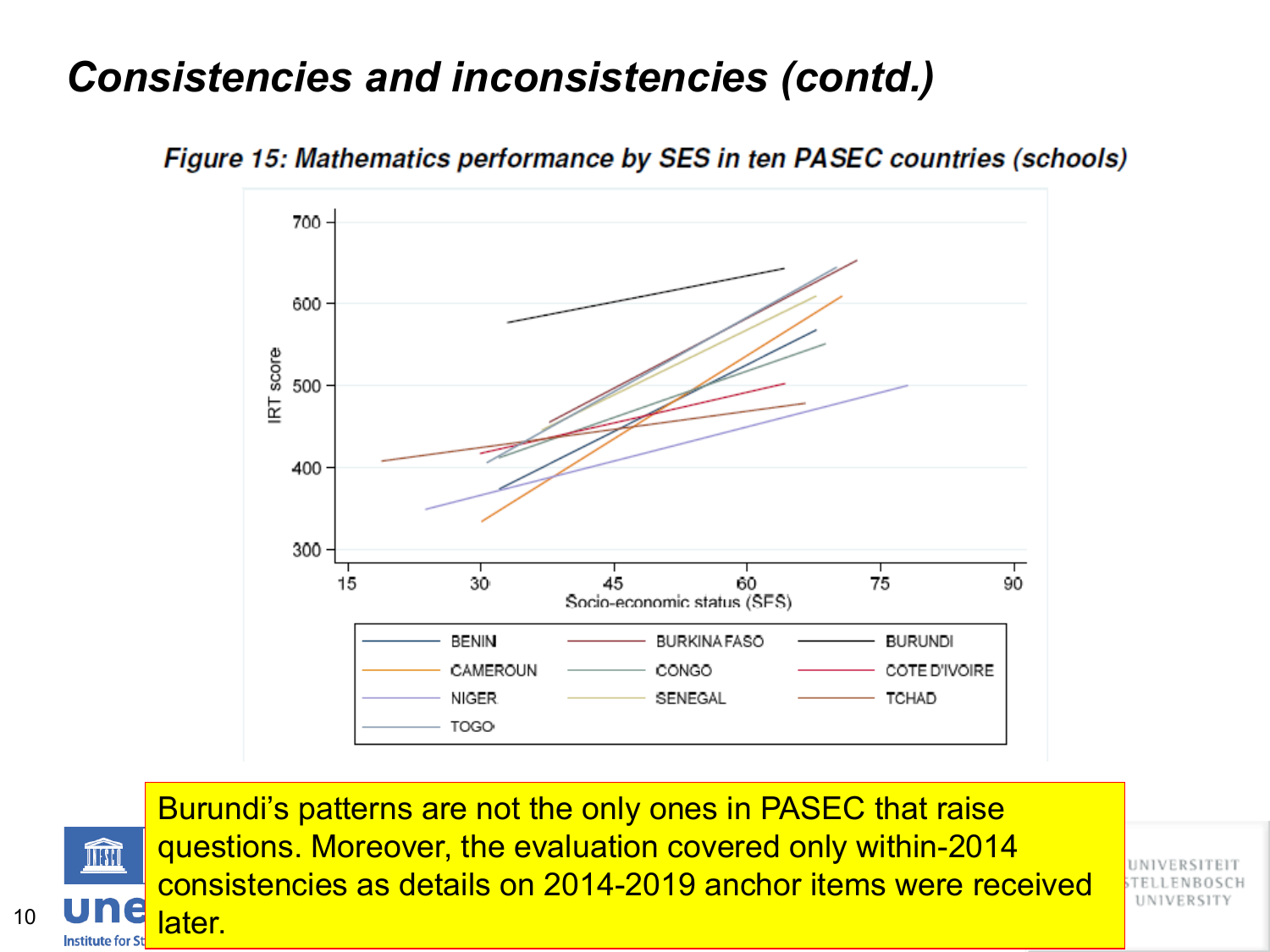

Figure 20: Children who are tested in MICS

out-of-school, but the disadvantage is large selection effects, which worsen the poorer the household.



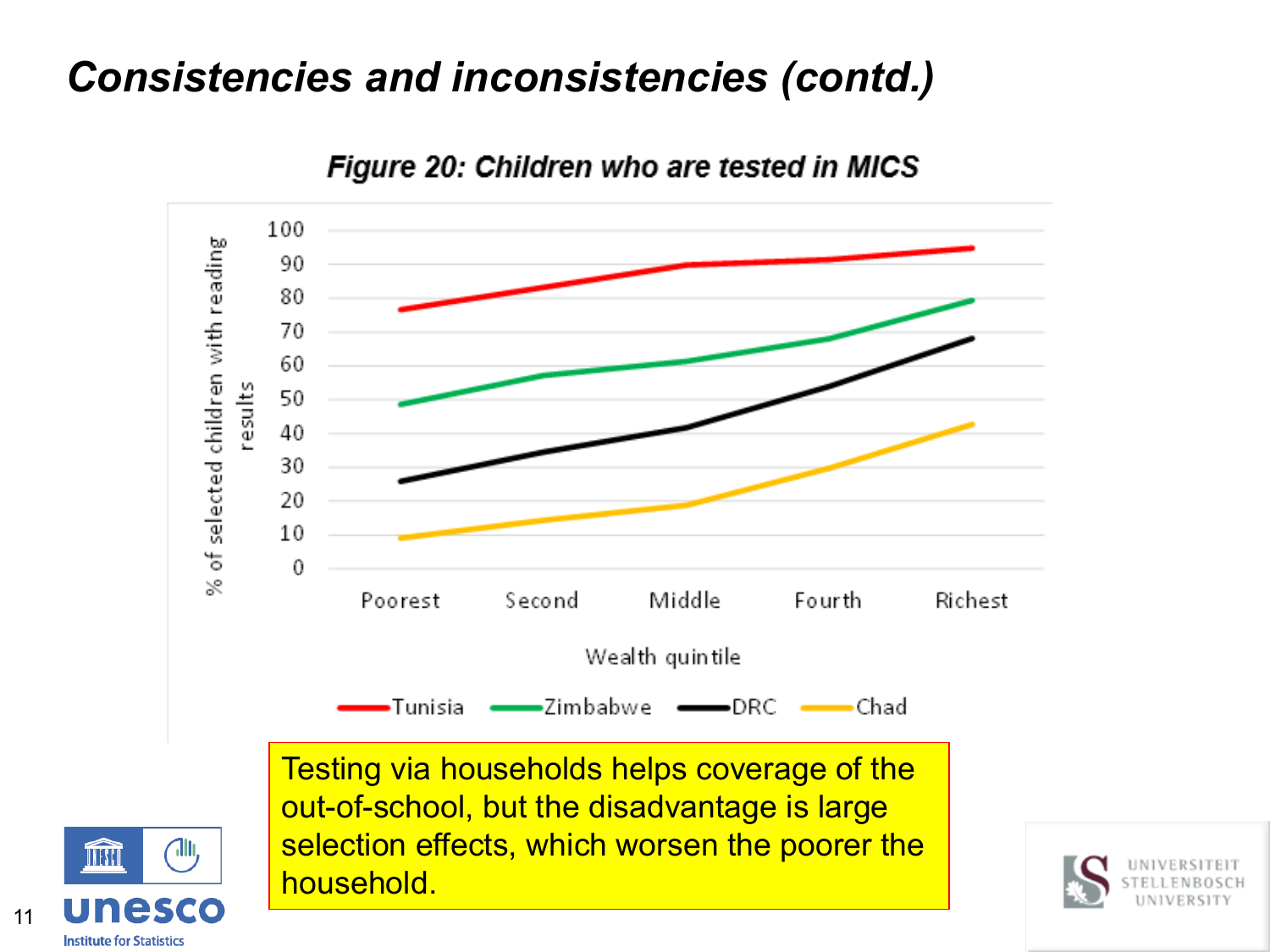|             | S EPR      | S LPM      | WP         | <b>HTS</b> | YOUTH                           |
|-------------|------------|------------|------------|------------|---------------------------------|
| <b>SLPR</b> | <b>BDI</b> |            | <b>BDI</b> | <b>NER</b> | <b>GHA ZAF ZWE</b>              |
|             |            |            |            |            | NER                             |
| <b>SEPR</b> |            | <b>BDI</b> |            | <b>BDI</b> |                                 |
| <b>SLPM</b> |            |            |            | <b>LSO</b> | <b>GHA LSO ZAF ZWE</b>          |
|             |            |            |            | COD NER    | NER TCD                         |
| <b>SEPM</b> |            |            |            | <b>ETH</b> |                                 |
| <b>WP</b>   |            |            |            | <b>BDI</b> | <b>COD</b>                      |
|             |            |            |            |            | BEN                             |
| <b>HTS</b>  |            |            |            |            | COD DZA EGY GHA MAR NGA ZAF ZMB |
|             |            |            |            |            | BEN BFA CAF GIN SEN             |

Table 7: Countries with large ranking discrepancies in two-way comparisons

World Bank harmonised test score (HTS), behind the Human Capital Index, produces rankings which are inconsistent with other programmes.



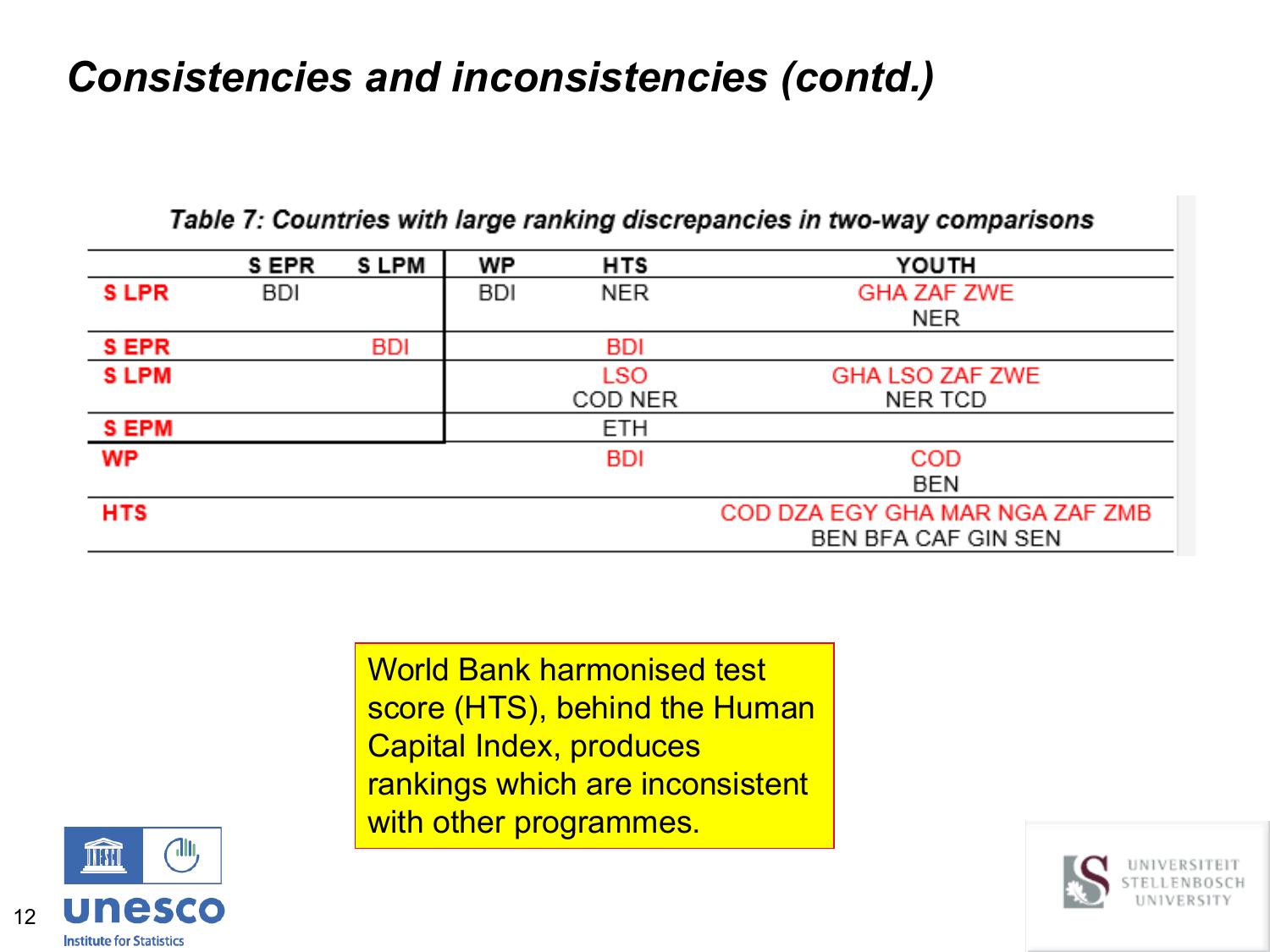

#### Table 8: Comparison of proficiency levels across series in Africa



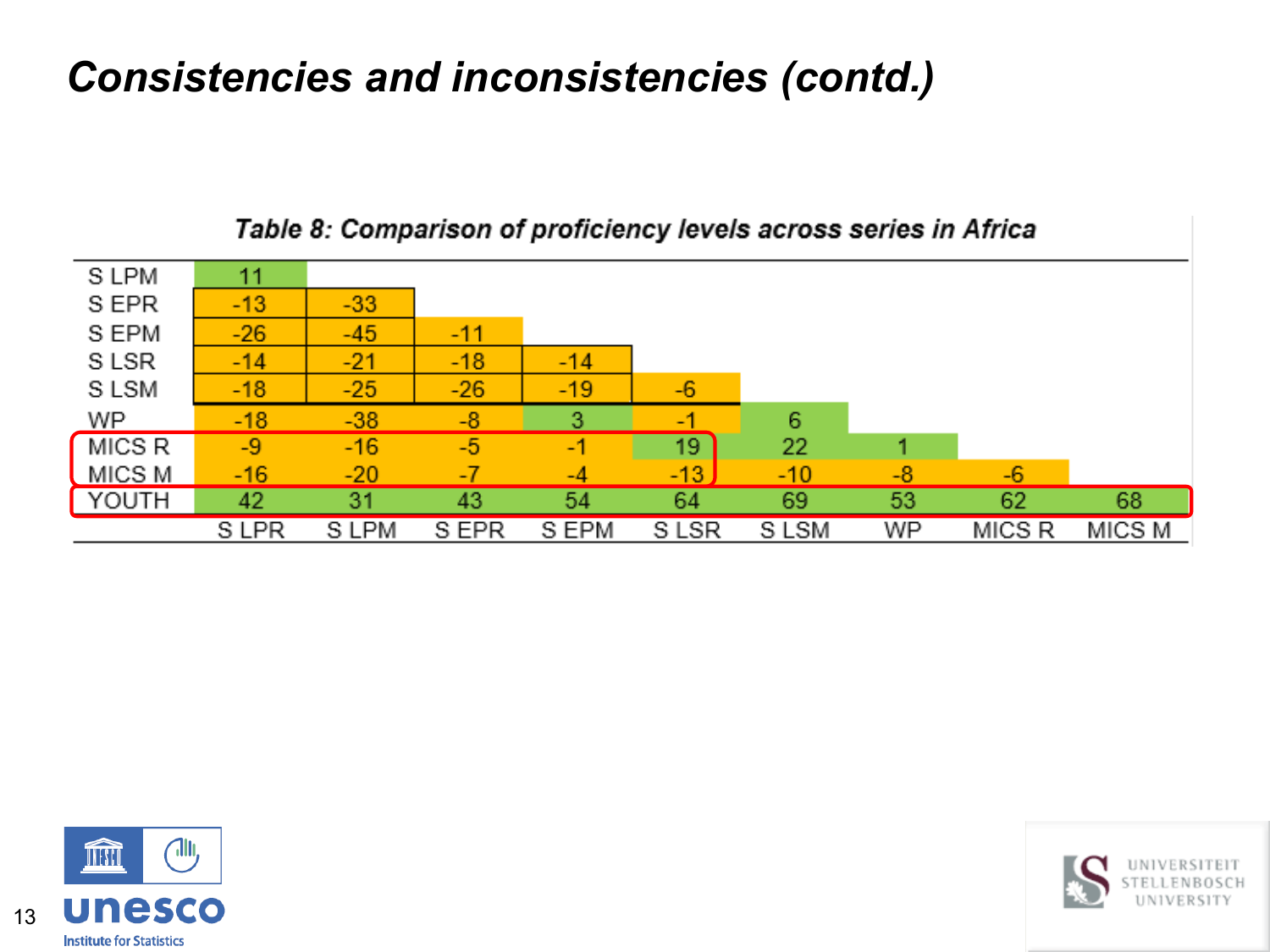# *SDG official vs MILO*

Large marker is most recent SDG 4.1.1b official, *or the 2019 PASEC figure, if different*.

Small marker is MILO prepandemic (withpandemic in the case of Kenya reading).